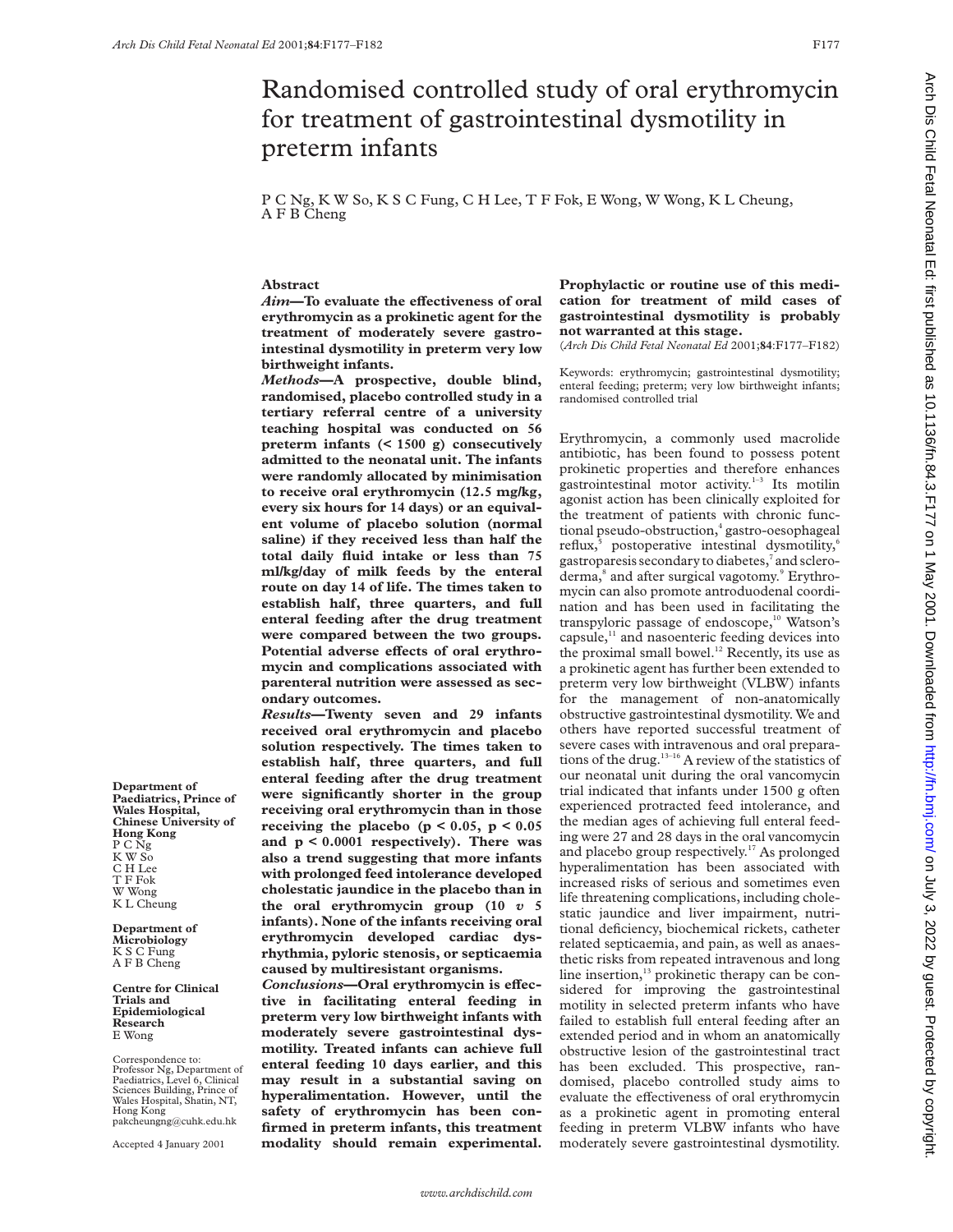The potential adverse effects of erythromycin and complications from hyperalimentation are assessed as secondary outcomes.

## **Patients and methods**

## PATIENTS

Preterm infants consecutively admitted to the neonatal unit at Prince of Wales Hospital, Hong Kong between November, 1998 and May 2000 were eligible for inclusion in the study if they satisfied the following criteria: birth weight less than 1500 g; received less than half the total daily fluid intake or less than 75 ml/kg/day of milk feeds by the enteral route on day 14 of postnatal age; parental consent to be entered into the study. The following infants were excluded: those with lethal congenital anomalies; those with anatomical gastrointestinal abnormalities, such as oesophageal atresia, intestinal stenosis or atresia, Hirschsprung's disease or necrotising enterocolitis; those with congenital cyanotic heart diseases; and those who had received major gastrointestinal surgery within the first two weeks of life.

## SAMPLE SIZE

Our unit statistics revealed a consistently high prevalence of milk intolerance during the three consecutive years before the study. Over 75% of VLBW infants did not receive full enteral milk feeding by day 14 of life. The mean (SD) age at which full enteral feeding was achieved in the latter group of patients was 35 (18.4) days. In addition, our previous experience in using oral erythromycin suggested that most infants with uncomplicated gastrointestinal dysmotility could achieve full enteral feeding by between 5 and 10 days after initiation of the drug treatment. It was determined that 28 infants would be required in each arm of a randomised controlled study to detect a significant difference at the 5% level with a power of 80%, if the mean age of achieving full enteral feeding was to decrease from 35 days to 21 days. As about 65–70 VLBW infants were admitted to the neonatal unit each year and the predicted rate of consent from the parents approached 80%, we expected to complete the study within 18 months.

## RANDOMISATION

Eligible infants were randomly assigned by computer on day 14 to receive either oral erythromycin or normal saline. A designated member of staff not involved in the clinical care of the newborns performed the randomisation by minimising three important variables: gestational age; birth weight; age of introduction of milk feeds. The attending neonatal team caring for the infants was unaware of the randomisation assignments.

#### DRUG

The oral route of drug administration was preferred to the intravenous route because all life threatening and fatal cardiac complications related to erythromycin had been associated with the parenteral route of drug delivery. $18 \frac{19}{19}$ Typically, the peak serum drug concentration achievedafteranintravenousinfusionoferythromycin is 4–10 times higher than when the drug is administered by the oral route.<sup>20-22</sup> As the safety dose limit of intravenous erythromycin in preterm infants has not yet been determined,<sup>23</sup> administration by this route is best avoided. With regard to the dose of oral erythromycin, we opted to use a slightly higher dose (12.5 mg/kg/dose) than the lower dose regimen  $(3-5 \text{ mg/kg/dose})$ <sup>14 15</sup> commonly used for the management of gastrointestinal dysmotility because: ( *a*) our previous success in treatment of severe gastrointestinal dysmotility in preterm infants indicated that the higher dosage was effective<sup>13</sup>; (b) former studies using a lower dose regimen often required large intravenous loading doses of erythromycin (15–30 mg/kg/ day) for the initial few days of treatment<sup>14 15</sup>; (c) the serum drug concentration achieved by oral medication is likely to be lower than that achieved by the intravenous route<sup>20-22</sup>; (*d*) larger doses of erythromycin have also been shown to facilitate gastric emptying by stimulating postprandial antroduodenal motor activity.<sup>24</sup> Infants allocated to receive active drug were given oral erythromycin (Ery-Ped; erythromycin ethyl succinate diluted to 12.5 mg/ml with sterile water; Abbott Laboratories, Abbott Park, Illinois, USA) 12.5 mg/kg, every six hours. Those allocated to receive placebo solution were given an equivalent volume of normal saline. As the oral erythromycin preparation is a white liquid suspension, both active drug and normal saline were mixed thoroughly into the milk feeds to mask their appearance from the attending clinical team. This procedure was performed by two designated staff not involved in the clinical management of these infants at that time. In addition, the oral drug was identified only by a code number to ensure effective blinding. The drug treatment was started on day 15 of postnatal age immediately after randomisation, and all patients received a 14 day course of treatment. When oral feeding had to be discontinued after the start of the study, all oral mediations including erythromycin and placebo solution were also suspended. Administration of the study solutions was resumed after the infant was restarted on enteral nutrition. During the study period, the use of other prokinetic agents such as cisapride, levosulpiride, and metoclopramide was strictly prohibited. Electrocardiography was performed immediately before and on the second week of drug treatment for the measurement of QT intervals.

### ENTERAL AND PARENTERAL NUTRITION

All VLBW infants were started on parenteral nutrition (6% TrophAmine (McGaw Inc, Irvine, California, USA) and 20% Intralipid (Kabi Pharmacia AB, Stockholm, Sweden)) on day 3 of life. Oral milk feeds were usually started in the first 5 days of life at the discretion of the attending neonatologist and were given as intermittent boluses through an orogastric tube starting at 1 ml/hour. Oral intake was increased cautiously at a rate of 0.5–1 ml/hour/ day according to tolerance. Infants were fed mother's milk whenever possible, but preterm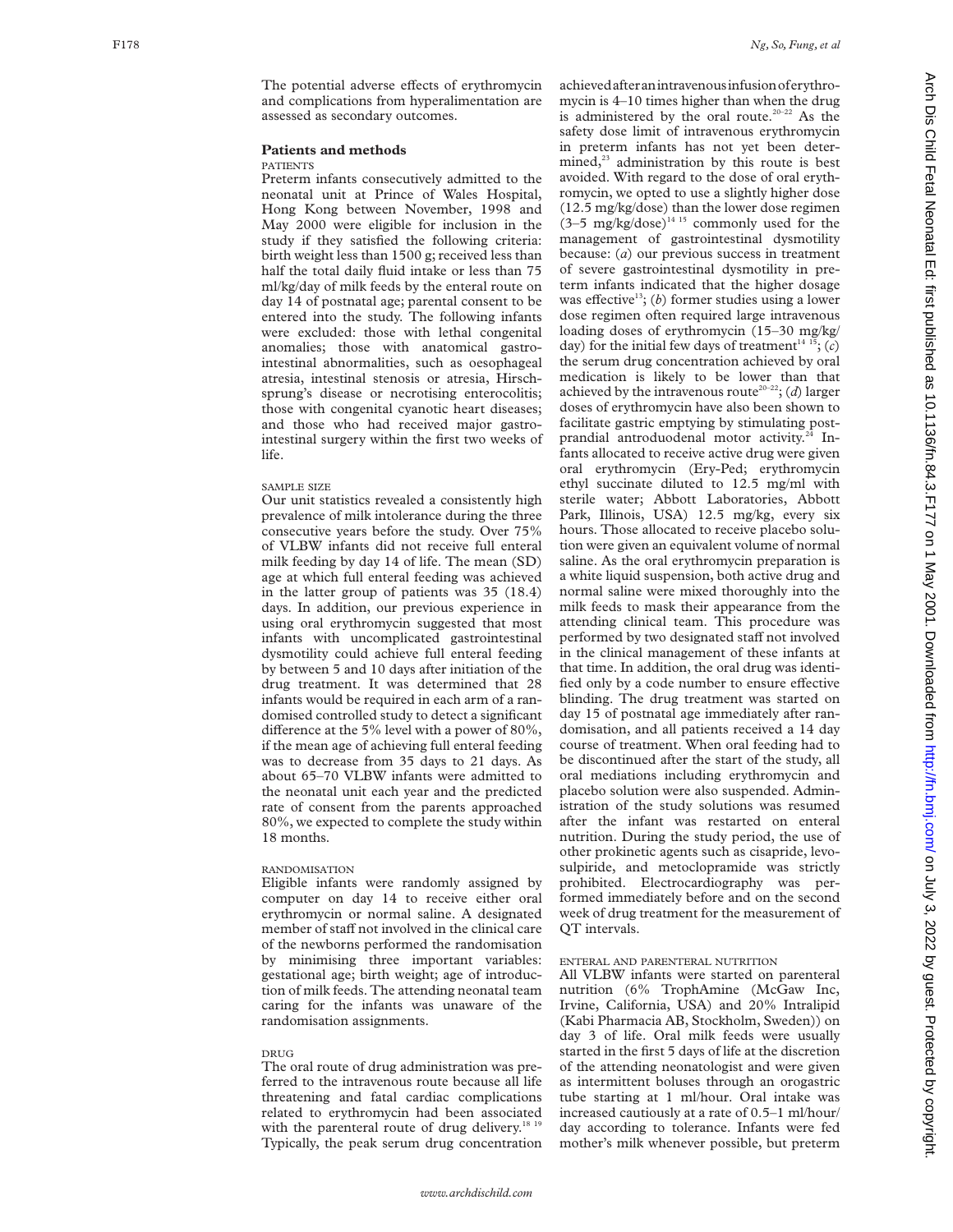*Table 1 Comparison of the clinical characteristics of the infants receiving oral erythromycin and those receiving placebo*

| Clinical features                       | Oral erythromycin group<br>$(n=27)$ | Placebo group<br>$(n=29)$ |
|-----------------------------------------|-------------------------------------|---------------------------|
| Gestational age (weeks)                 | 29.6 (28.6-30.7)                    | 29.3 (27.5-31.0)          |
| Birth weight $(g)$                      | 1180 (985-1395)                     | 1160 (1004-1389)          |
| Sex (female : male)                     | $12(44\%)$ : 15 $(56\%)$            | $15(52\%) : 14(48\%)$     |
| Inborn: Outborn                         | $26(96\%) : 1(4\%)$                 | $28(97\%) : 1(3\%)$       |
| Mode of delivery*                       |                                     |                           |
| Vaginal                                 | 6(22%)                              | 15(52%)                   |
| Caesarean section                       | 20 (74%)                            | 14 (48%)                  |
| Forceps                                 | 1(4%)                               | $0(0\%)$                  |
| Apgar scores                            |                                     |                           |
| 1 min                                   | $7(5-8)$                            | $6(5-7)$                  |
| 5 min                                   | $9(8-9)$                            | $9(8-9)$                  |
| Umbilical arterial blood gas variables  |                                     |                           |
| pH                                      | $7.29(7.23 - 7.32)$                 | $7.29(7.19 - 7.32)$       |
| <b>Base excess</b>                      | $-4.1(-5.6 - -2.3)$                 | $-6.1(-9.0 - -0.8)$       |
| First venous haematocrit after delivery | $0.52(0.44 - 0.54)$                 | $0.50(0.42 - 0.54)$       |
| Temperature on admission (°C)           | $36.2(36.0-36.6)$                   | $36.3(36.0-36.8)$         |
| Umbilical arterial catheter:            |                                     |                           |
| Infants with UAC (n)                    | 14 (52%)                            | $18(62\%)$                |
| Duration (days)                         | $8(7-14)$                           | $6.5(5-13)$               |
| Umbilical venous catheter:              |                                     |                           |
| Infants with UVC (n)                    | 20(74%)                             | 23 (79%)                  |
| Duration (days)                         | $14(8-17)$                          | $13.5(6-17)$              |
| Respiratory distress syndrome           |                                     |                           |
| Grade $0-2$                             | 14 (52%)                            | 14 (48%)                  |
| Grade 3-4                               | 13 (48%)                            | 15(52%)                   |
| Drugs                                   |                                     |                           |
| Antenatal dexamethasone                 |                                     |                           |
| Number of mothers                       | 24 (89%)                            | 25(86%)                   |
| Doses $(n)$                             | $2(1-4)$                            | $2(1-4)$                  |
| Indomethacin                            |                                     |                           |
| Number of infants                       | 10(37%)                             | $12(41\%)$                |
| Fentanyl                                |                                     |                           |
| Number of infants                       | 22(82%)                             | 25 (86%)                  |
| Duration (days)                         | $5(1-7)$                            | $3(1-11)$                 |
| Vecuronium                              |                                     |                           |
| Number of infants                       | $8(30\%)$                           | 12(41%)                   |
| Duration (days)                         | $0(0-2)$                            | $0(0-2)$                  |

Continuous variables are expressed in median (interquartile ranges) and proportions in number of patients (%); \*p<0.05.

UAC, Umblical arterial catheter; UVC, umbilical venous catheter.

commercial milk formulas were also used if parents preferred. All infants were examined at least twice a day and closely monitored for the occurrence of emesis, diarrhoea, abdominal distension, and volume of gastric residuals. Strict guidelines were provided on stopping and restarting of enteral feeding. The attending neonatologist considered discontinuing enteral feeding when: vomiting occurred more than twice in 24 hours; the volume of gastric residuals exceeded half of the oral intake in the previous four hours on two occasions within the same day; the clinical signs and symptoms were

*Table 2 Outcomes of enteral feeding and other clinical features of the two groups*

| <i><u>Outcomes</u></i>                                     | Oral erythromycin<br>group $(n=27)$ | Placebo group<br>$(n=29)$ |
|------------------------------------------------------------|-------------------------------------|---------------------------|
| Age started on enteral feeding (days)                      | $6(4-11)$                           | $8(5-11)$                 |
| Volume of enteral feeding on enrollment (ml/kg/day)        | $43(17-58)$                         | $51(39-68)$               |
| Time after enrollment achieved half enteral feeding (days) | $3.5(2-7)$                          | $6(4-11.5)$ *             |
| Time after enrollment achieved three quarters enteral      |                                     |                           |
| feeding (days)                                             | $8.5(6-19)$                         | 13 $(9-22)$ *             |
| Time after enrollment achieved full enteral feeding (days) | $13.5(8-22)$                        | $25(16-33)$ **            |
| Type of milk feeds                                         |                                     |                           |
| <b>Breast</b>                                              | 5(19%)                              | $3(10\%)$                 |
| Formula                                                    | $8(30\%)$                           | 8(28%)                    |
| Mixed                                                      | $14(51\%)$                          | $18(62\%)$                |
| Exchange tranfusion (n)                                    | 2(7%)                               | 2(7%)                     |
| Patent ductus arteriosus (n)                               | 9(33%)                              | 13(45%)                   |
| Necrotising enterocolitis (n)                              | $0(0\%)$                            | $0(0\%)$                  |
| Duration of IPPV (days)                                    | $5(3-11)$                           | $5(2-15)$                 |
| Duration of mechanical ventilation (days)                  | $16(8-30)$                          | $16(8-36)$                |
| Duration of O <sub>2</sub> dependence (days)               | $18(8-34)$                          | $16(8-36)$                |
| Periventricular haemorrhage                                |                                     |                           |
| Grade $0-2$                                                | 25(93%)                             | 26 (90%)                  |
| Grade 3-4                                                  | 2(7%)                               | $3(10\%)$                 |
|                                                            |                                     |                           |

Continuous variables are expressed in median (interquartile ranges) and proportions in number of patients  $(\%)$ ; \*p<0.05, \*\*p<0.005.

IPPV, Intermittent positive pressure ventilation.

suggestive of necrotising enterocolitis or other ominous intra-abdominal pathologies; or repeated regurgitation and aspiration pneumonia were suspected. Oral feeding together with the study drug was resumed as soon as the above signs and symptoms subsided.

#### MICROBIOLOGICAL STUDIES

Stool samples for microbiological culture were collected from all infants studied immediately before treatment and immediately after and four weeks after the treatment had been stopped. All specimens were cultured on a wide range of selective media as previously described.17 Stool pathogens, including *Salmonella* spp, *Shigella* spp, thermophilic *Campylobacter* spp, and *Vibrio* spp, were identified using standard biochemical tests, the API systems (bioMérieux, Marcy-I' Etoile, France), and serological tests where appropriate. Heavy predominant growth and pure growth of aerobes, anaerobes, and fungi were recorded. The microbiologists who performed the stool culture were unaware of the randomisation assignments.

## STATISTICAL ANALYSIS

Fisher's exact test, the Mann-Whitney U test, and the Wilcoxon rank sum test were used to compare proportions and continuous variables where appropriate. Spearman's correlation was also used to assess the relation between different variables that may affect enteral nutrition (table 1) and the time to achieve half, three quarters, and full enteral feeding after the drug treatment. All tests were performed by SPSS for Windows (Release 9.0; SPSS Inc, Chicago, Illinois, USA), and the level of significance was set at 5% for all comparisons. The results were analysed on an intention to treat basis.

## **ETHICS**

The study was approved by the clinical research ethics committee of the Chinese University of Hong Kong, and informed parental consent was obtained before randomisation and enrolment.

#### **Results**

Ninety five VLBW infants were admitted to the neonatal intensive care unit during the 19 month period. Eight infants died from extreme prematurity and respiratory disease before 14 days of age, 21 infants received more than half of the total daily fluid volume by enteral feeding at 14 days of age and did not satisfy the entry criteria, and 10 parents did not give consent. Fifty six infants were enrolled in the study.

Twenty seven infants received oral erythromycin and 29 received the placebo solution. Tables 1 and 2 summarise the clinical characteristics and the time taken to reach different stages of enteral feeding after treatment respectively. The age at which enteral feeding was started and the milk intake (ml/kg/day) on the day of randomisation did not differ significantly between the two groups  $(p = 0.81$  and  $p = 0.11$  respectively). Infants in the oral erythromycin group achieved half, three quarters, and full enteral feeding significantly earlier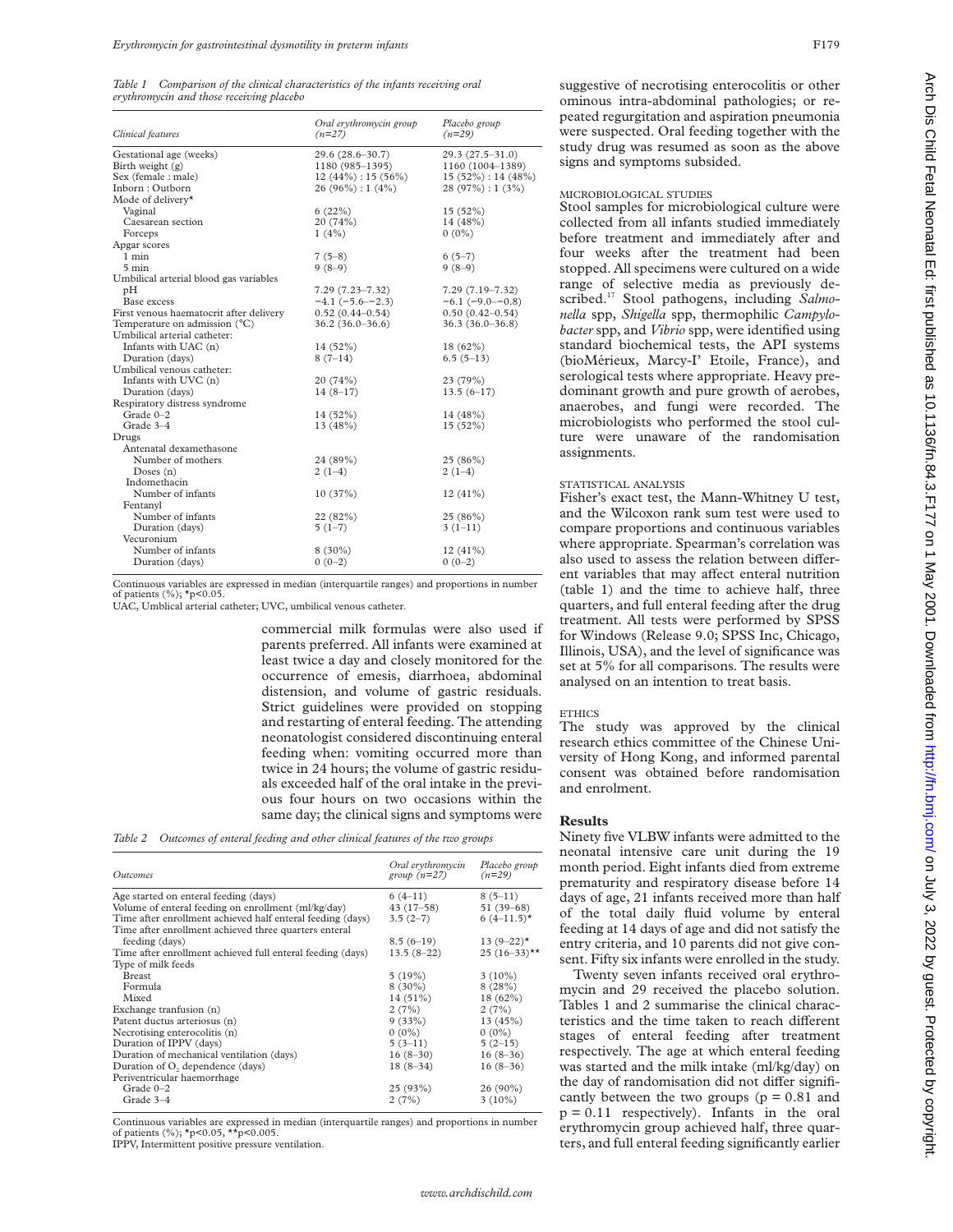F180 *Ng, So, Fung, et al*

*Table 3 Comparison of the potential complications of prolonged total parenteral nutrition and erythromycin treatment between the oral erythromycin and the placebo group*

| Clinical features or complication                         | Oral erythromycin<br>group $(n=27)$ | Placebo group<br>$(n=29)$ |
|-----------------------------------------------------------|-------------------------------------|---------------------------|
| OT interval before drug treatment (ms)                    | $0.37(0.34 - 0.38)$                 | $0.37(0.34 - 0.40)$       |
| OT interval during drug treatment (ms)                    | $0.36(0.35-0.40)$                   | $0.38(0.35 - 0.38)$       |
| Pyloric stenosis (n)                                      | $0(0\%)$                            | $0(0\%)$                  |
| Septicaemia (no of episodes)                              |                                     |                           |
| Gram positive bacteria                                    |                                     | 4                         |
| Gram negative bacteria                                    | 3                                   | 3                         |
| Fungi                                                     |                                     | $\overline{c}$            |
| Stool culture (Gram positive : Gram negative : fungi)     |                                     |                           |
| Immediately before drug treatment                         | 10:6:2                              | 12:9:1                    |
| During drug treatment                                     | 13:6:3                              | 11:14:1                   |
| 4 weeks after drug treatment was stopped                  | 5:7:0                               | 6:11:2                    |
| Cholestatic jaundice (n)                                  | 5(19%)                              | 10(35%)                   |
| Maximum serum conjugated bilirubin concentration (mmol/l) | $18(8-34)$                          | $18(8-50)$                |
| Duration of hospital stay (days)                          | $73(64 - 97)$                       | 86 (64-109)               |
| Number who died                                           | $0(0\%)$                            | $3(10\%)$                 |

Continuous variables are expressed in median (interquartile ranges) and proportions in numbers of patients (%).

> than those in the placebo group  $(p < 0.05$ ,  $p < 0.05$  and  $p < 0.0001$  respectively). By chance, more infants were born by caesarean section in the oral erythromycin group than in the placebo group ( $p < 0.05$ ). All other parameters did not differ significantly between the two groups (tables 1 and 2).

> Table 3 summarises the potential adverse effects of erythromycin treatment and the potential complications of parenteral nutrition. The QT interval was not prolonged and did not differ significantly between the oral erythromycin and the placebo group before and during treatment. Although 10 of 29 infants in the placebo group and five of 27 infants in the oral erythromycin group developed cholestatic jaundice (serum conjugated bilirubin concentration > 34 mmol/l) as the result of prolonged hyperalimentation, this trend did not reach significance ( $\chi^2$  = 1.82, p = 0.18). None of the infants developed pyloric stenosis. All infants in the oral erythromycin group survived, but three infants in the placebo group died.

> Eleven and nine episodes of septicaemia were documented in the oral erythromycin and the placebo group respectively. Coagulase negative staphylococcus (five cases), *Staphylococcus aureus* (one case), *Enterococcus* (one case), *Klebsiella* spp (one case), *Escherichia coli* (one case), *Serratia* spp (one case), and *Candida parasilosis* (one case) were isolated in the oral erythromycin group. Coagulase negative staphylococcus (four cases), *Serratia* spp (two cases), *E coli* (one case), and *C albicans* (two cases) were isolated in the placebo group. In addition, there was no significant difference in the stool culture pattern between the two groups of infants (table 3).

> In the oral erythromycin group, there was significant association between the number of septicaemic episodes and the age at which half enteral feeding was established (*r* = 0.41, p < 0.05). There was also a significant association between the number of septicaemic episodes and the age at which three quarters enteral feeding was achieved (*r* = 0.48, p < 0.05) in the placebo group. There were, however, no significant correlations between the age at which half, three quarters, and full enteral feeding were reached and gestational age, birth weight, perinatal asphyxia indices,

duration of umbilical arterial and venous catheterisation, patent ductus arteriosus, different drug treatment including antenatal corticosteroids, indomethacin, fentanyl, and paralysing agents, severity of respiratory distress syndrome, and periventricular haemorrhage.

## **Discussion**

Our results indicate that VLBW infants with feed intolerance due to non-anatomically obstructive gastrointestinal dysmotility achieved full enteral feeding significantly earlier after treatment with oral erythromycin. The median times taken to establish half, three quarters, and full enteral nutrition were 3.5, 8.5, and 13.5 days after the start of oral erythromycin. The median times taken to achieve half and full oral feeding in the placebo group were almost twice as long (table 2). These findings agree with those of previous case series in preterm infants.<sup>13-15</sup> Although a recent randomised controlled study did not show any benefit of intravenous erythromycin in improving the tolerance of enteral feeding in preterm infants, $25$ these findings were not entirely unexpected because the study was not primarily designed to investigate the effectiveness of erythromycin on enteral feeding, but rather focused on the relation between chronic lung disease and intravenous erythromycin treatment for presumed *Ureaplasma* urealyticum infection.<sup>26</sup> Even more important, the study did not specifically select infants with protracted feed intolerance who were in most need of prokinetic treatment. Therefore most of the patients did not have appreciable gastrointestinal dysmotility. In addition, an antimicrobial dose of intravenous erythromycin may not be ideal for producing its prokinetic effect and could even be dangerous as it may induce severe arrhythmia in preterm infants.<sup>18</sup> <sup>19</sup>

Gestational age, birth weight, perinatal asphyxia indices, severity of the initial pulmonary disease, duration of umbilical arterial and venous catheterisation, and commonly used drugs such as antenatal corticosteroids, fentanyl, and paralysing agents were expected to influence tolerance to oral feeding; however, none were found to significantly affect the age at which full enteral nutrition was established. Septicaemia, however, did significantly delay enteral feeding as it was often associated with paralytic ileus and feed intolerance. Severely ill and septic infants may also inadvertently be kept nil by mouth for a prolonged period for fear of necrotising enterocolitis.

The potent prokinetic action of erythromycin has been shown to act principally at the level of the stomach and the proximal small bowel in both human and animal studies.<sup>3 27</sup> <sup>28</sup> There is substantial evidence to support the suggestion that erythromycin exerts its gastrointestinal motor effects through activation of the neural motilin receptors on cholinergic neurones and the smooth muscle motilin receptors of the upper gastrointestinal tract.<sup>29</sup> Stimulation of the motilin pathway results in greater amplitude and more frequent antral contractions,<sup>7 30-32</sup> an increase in proximal gastric tone,<sup>33</sup> suppression of pyloric pressure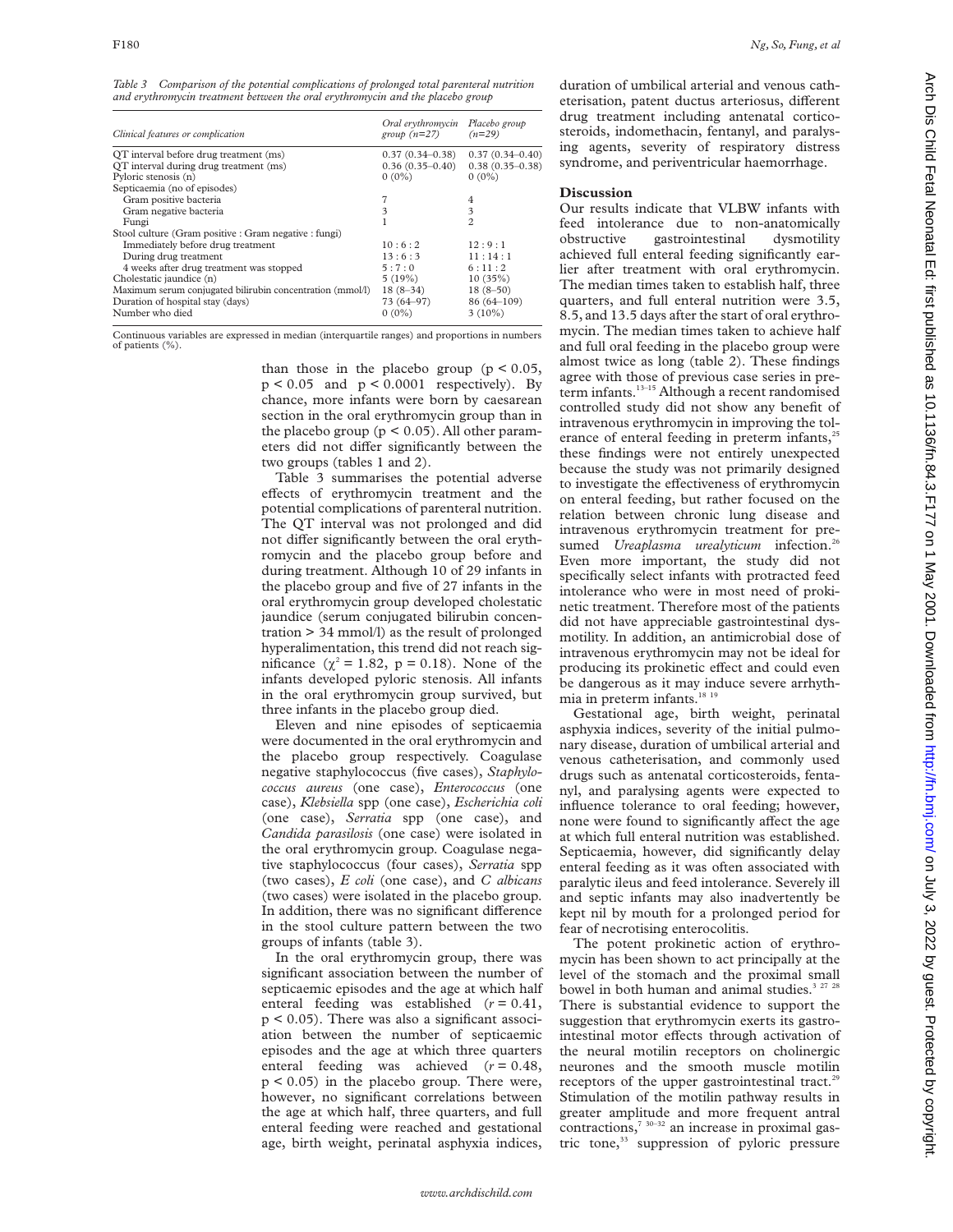waves, which is associated with reduced pyloric outlet resistance,<sup>27</sup> and an increase in duodenal contraction frequency.<sup>34</sup> Human studies further suggest that low dose  $(1-3 \text{ mg/kg})$ erythromycin predominantly enhances the phase III migrating motor complex at the antral level, whereas high doses of the drug are mainly responsible for the production of sustained antral contractile activity and improved antroduodenal coordination.<sup>24 28 32</sup> In addition, a phase III-like motor pattern was observed with the higher dose of the drug.<sup>24</sup> Combination of the aforementioned mechanisms is thus likely to produce powerful propulsive forces, which effectively propel the gastric luminal contents distally towards the small and large bowels and improve gastrointestinal motility. Despite some reports suggesting immaturity and a paucity of migrating contractile activity in infants below 32 weeks gestation,3 35 36 our findings and the results of other studies indicate a dramatic improvement in milk tolerance and an increase in gastric emptying after introduction of oral or intravenous erythromycin in extremely premature and VLBW infants.<sup>13-16</sup> In fact, the pattern of distribution of motilin in the gastrointestinal tract at 20 weeks gestation closely resembles adult patterns, and the development of the gastrointestinal neuroendocrine network is almost complete by 25 weeks gestation.<sup>35-37</sup> It has also been shown that infusion of exogenous motilin may promote an earlier appearance of the migrating motor complex,<sup>38 39</sup> and the introduction of enteral feeding to the neonatal gut has resulted in premature detection of phase III motor activity than would normally be expected for the gestational age. $40$  These studies illustrate the important concept that preterm infants are already equipped with the necessary anatomical and physiological apparatus at a very early gestation, and it is possible that erythromycin, a competitive analogue of motilin, can act on such motilin receptors and enhance upper gastrointestinal motility.

We admit that the design of the study is not perfect, as we were unable to find a good placebo substitute for erythromycin, which is a white liquid suspension with a distinct odour. However, we sought to overcome some of the difficulties of the blinding procedure by designating staff not involved in the daily care of the newborns to perform the randomisation procedure and to prepare the drugs and mix them into the milk feeds to mask their appearance. Therefore, the attending neonatologists, intensive care team, and microbiologists were completely unaware of the randomisation assignments and were truly blinded to the treatment given to these infants.

Our findings did not show a significant reduction in the incidence of cholestatic jaundice and systemic infection, despite the favourable outcome of achieving enteral feeding earlier in the oral erythromycin group. However, there was a trend suggesting that more infants with protracted feed intolerance developed cholestatic jaundice in the placebo group (table 3). As this study was principally designed to investigate the effectiveness of oral

erythromycin in the promotion of enteral feeding, it may not have sufficient statistical power to detect small changes in associated benefits or complications. It is, however, reassuring that none of the infants in the oral erythromycin group developed cardiac dysrhythmia, pyloric stenosis, or septicaemia from multiresistant organisms. In addition, the patterns of the stool culture before, during, and after the treatment were very similar in the two groups. There were no deaths in the oral erythromycin group, but three infants died in the placebo group. One had severe chronic lung disease and died from respiratory failure. The other two had Gram negative septicaemia and died from multiorgan failure. Two of these infants never received more than three quarters of the total volume of enteral feed and none achieved full enteral feeding during the course of their illness.

In summary, this study shows that oral erythromycin is effective in facilitating enteral feeding in VLBW infants with moderately severegastrointestinaldysmotility.Oralerythromycin can therefore be considered for use in preterm infants who fail to establish enteral feeding after an extended period and in whom an anatomically obstructive pathology of the gastrointestinal tract has been excluded. Although our results indicate that oral erythromycin at the dose used here is safe and does not appear to promote the emergence of resistant organisms, we caution against prophylactic or routine use of this treatment in preterm infants. Until the safety of erythromycin has been confirmed, this treatment should remain experimental, and liberal use of erythromycin as a prokinetic agent for mild cases of gastrointestinal dysmotility should be advised against. New macrolide analogues, such as ABT229, that are devoid of antibiotic activity but possess potent motilinomimetic properties are currently under intense investigation.<sup>41 42</sup> These new classes of drug may prove to be powerful prokinetics which are free from major adverse cardiac effects and will not promote the emergence of multiresistant organisms.

- 1 Pilot MA. Macrolides in roles beyond antibiotic therapy. *Br J Surg* 1994;**81**:1423–9.
- 2 Cucchiara S, Minella R, Scoppa A, *et al*. Antroduodenal motor effects of intravenous erythromycin in children with abnormalities of gastrointestinal motility. *J Paediatr Gastroenterol Nutr* 1997;**24**:411–18.
- 3 Jadcherla SR, Klee G, Berseth CL. Regulation of migrating motor complexes by motilin and pancreatic polypeptide in human infants. *Pediatr Res* 1997;**42**:365–9.
- 4 Miller SM, O'Dorisio TM, Thomas FB, *et al.* Erythromycin exerts a prokinetic effect in patients with chronic idiopathic intestinal pseudoobstruction [abstract]. *Gastroenterology* 1990;**98**:A375.
- 5 Pennather A, Tran A, Cioppi M, *et al*. Erythromycin strengthens the hypotensive lower oesophageal sphincter in patients with gastroesophageal reflux disease. *Am J Surg* 1994;**167**:169–73.
- 6 Simkiss DE, Adams IP, Myrdal U, *et al*. Erythromycin in neonatal postoperative intestinal dysmotility. *Arch Dis Child* 1994;**71**:F128–9.
- 7 Jannssens J, Peeters T, Vantrappen G, *et al*. Improvement of gastric emptying in diabetic gastroparesis by erythromy-cin. *N Engl J Med* 1990;**322**:1028–31.
- 8 Fiorucci S, Distrutti E, Gerli R, et al. Effect of acute and chronic administration of erythromycin on gastrointestinal motility in scleroderma patients [abstract]. *Gastroenterology* 1993;**104**:A507.
- 9 Hill AD, Walsh TN, Hamilton D, *et al*. Erythromycin improves emptying of the denervated stomach after oesophagectomy. *Br J Surg* 1993;**80**:879–81.
- 10 Di Lorenzo C, Lachman R, Hyman PE. Intravenous erythromycin for postpyloric intubation. *J Pediatr Gastroenterol Nutr* 1990;**11**:45–7.